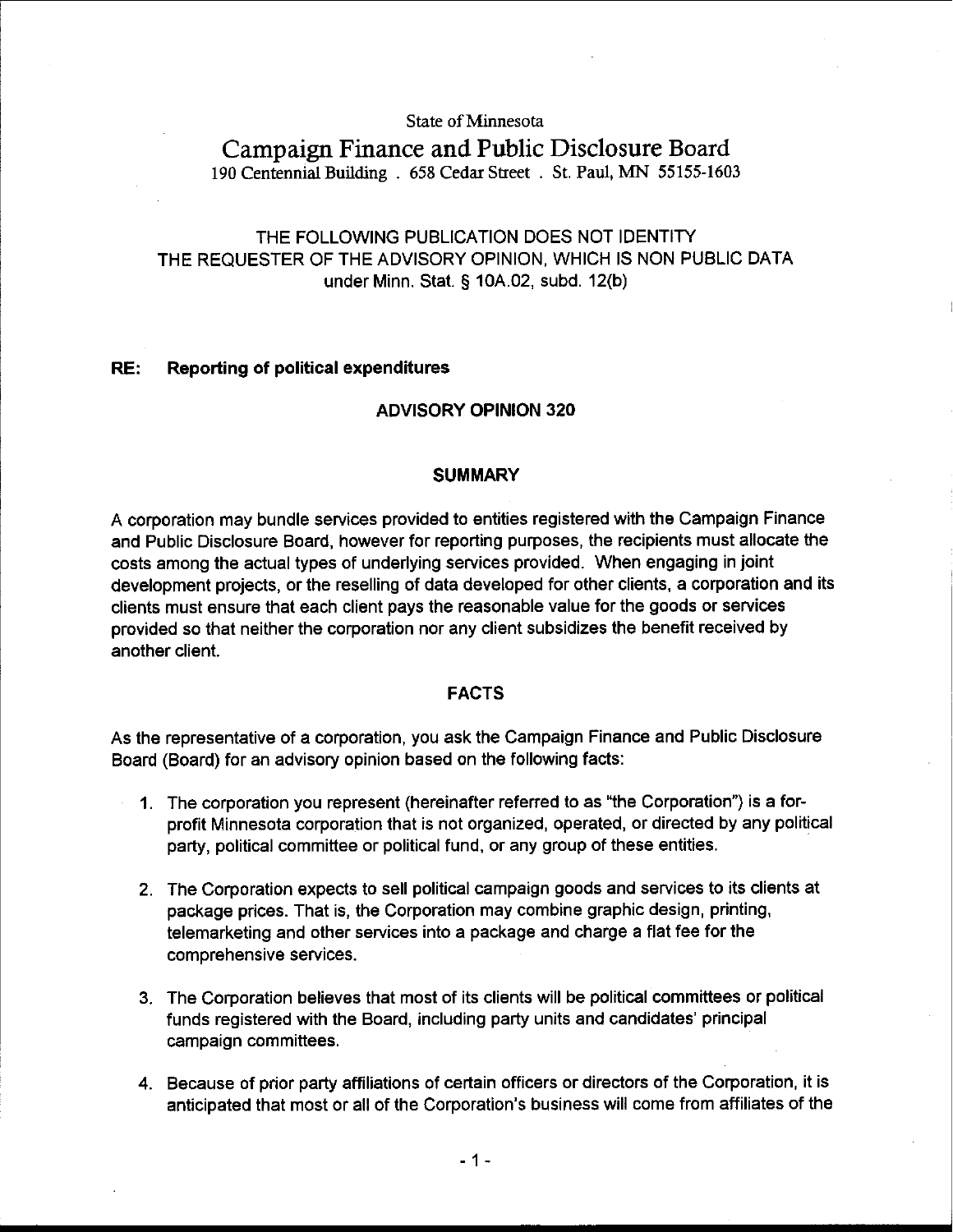same party or from political committees and political funds that share the views and objectives of that party.

- 5. The Corporation may provide services to groups of clients who participate in a project and wish to share the costs of that project.
- 6. The Corporation may develop themes or messages, including graphics and text, that may be incorporated into the campaigns of the clients who contracted for the development as well as others who were not a part of the development effort.
- **7.** The Corporation may also develop data or intellectual property for one client, but retain the contractual right to re-sell the data or property to other clients on such terms and conditions as it may negotiate.
- 8. The Corporation wishes to be able to assist its clients in complying with the Ethics in Government Act, Minnesota Statutes Chapter IOA, by understanding how it should conduct its activities and how to charge its clients so that no inadvertent contributions from one client to another or from the Corporation to a client result.

## ISSUE ONE

May the Corporation bundle various services into packages and charge a flat fee for the comprehensive services? If so, may the recipient clients report the cost as a lump sum for the bundled services?

## OPINION

Minnesota Statutes Chapter 10A does not give the Board any jurisdiction over how a corporation conducts its business. Thus the Corporation may package its services as it sees fit. However, the Board is charged with providing factual information regarding Minn. Stat. **5**  211B.15, which may have application in this situation. Minn. Stat. § 211B.15 prohibits corporate contributions to political committees and political funds registered with the Board.

In order to avoid a contribution of in-kind services to a registered entity, the Corporation must ensure that it charges fair market value for its services.

While Chapter 10A cannot dictate how the Corporation sells its services, it does control how the registered entities purchasing those services must report their costs. Minn. Stat. § 10A.20, subd. **3(g)** states that a report must disclose "the amount, date, and purpose of each expenditure". Examination of the reporting provisions of Minnesota Statutes Chapter 10A makes it clear that a primary purpose of those provisions is to provide the public with meaningful information about how registered entities are using money raised for political purposes. The Board believes that allowing potentially large packages of services to be bundled under a heading such as "campaign management services", "development services", or the like, would not provide meaningful disclosure.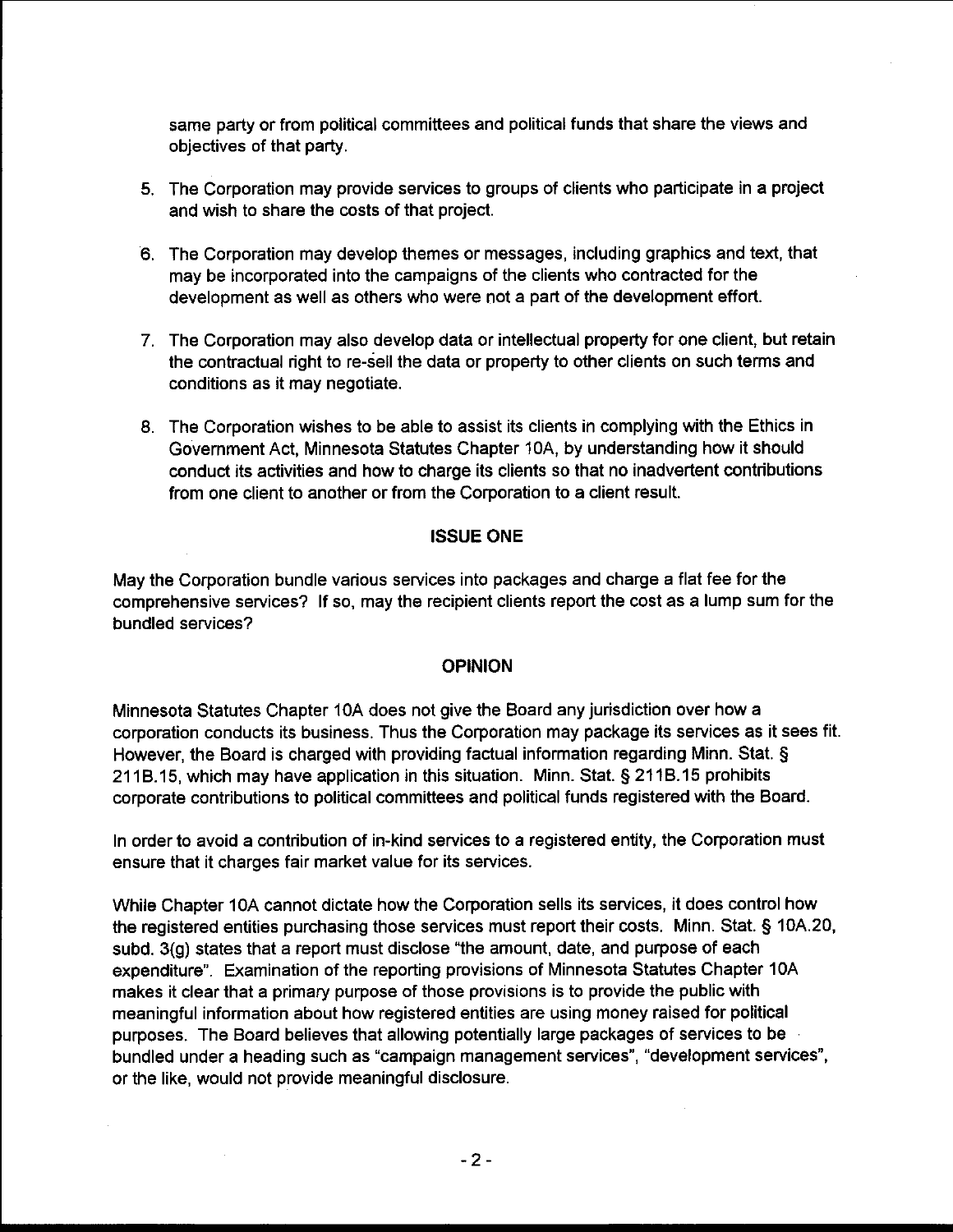The entities incurring expenses for these bundled services must allocate the costs on a reasonable basis between the various components of the packaged services. The Corporation could facilitate this allocation by providing the purchasers with appropriate dollar breakdowns of service.

Without a specific fact situation to address, the Board is not able to make a statement as to what level of detail would meet the disclosure requirements of Chapter 10A.

#### ISSUE TWO

What must the Corporation and its clients do to ensure that the contemplated methods of doing business and charging for services do not result in transactions that the Board would consider to be in-kind contributions between the Corporation's clients or contributions from the Corporation itself?

#### **OPINION**

When bundling goods and services for a group of clients, the only obligation of the Corporation is to charge the group as a whole the fair market value of the goods and services. The Corporation has no obligation to ensure that the purchasers themselves properly allocate the cost to ensure that no in-kind contribution results between purchasers.

An in-kind contribution between two purchasers will result if one entity pays for a higher percentage of the services than the percentage of benefit or use that entity gets from the purchase. In other words, a party unit, for example, would not ordinarily be entitled to pay for an entire package of services that would be used to benefit certain party candidates. The candidates' principal campaign committees would be required to pay in proportion to the benefit they expect to receive.

Without a specific fact situation on which to base its opinion, the Board can only state that allocation of packaged services between multiple purchasers must be on a reasonable basis A "reasonable basis" is a one based on facts and reasonable assumptions. It is a basis that can be explained and that would be accepted by ordinary people as being reasonable.

The Board notes, on the other hand, that there may be times when a party unit would be permitted to develop certain types of intellectual property that it could allow affiliated registered entities to use without charge. For example, it is the opinion of the Board that the party could have such concepts as an election year logo or a campaign slogan developed and make the rights to use those concepts available to its affiliates without charge. The Board specifically limits this opinion to the right to use the logo concept or the slogan. Any physical goods, such as artwork, buttons or the like could not be provided without charge.

This opinion should not be interpreted as approving or disapproving the development of intellectual property concepts or products beyond logos or slogans. The Board does not consider here whether broad political campaign concepts or programs may be developed by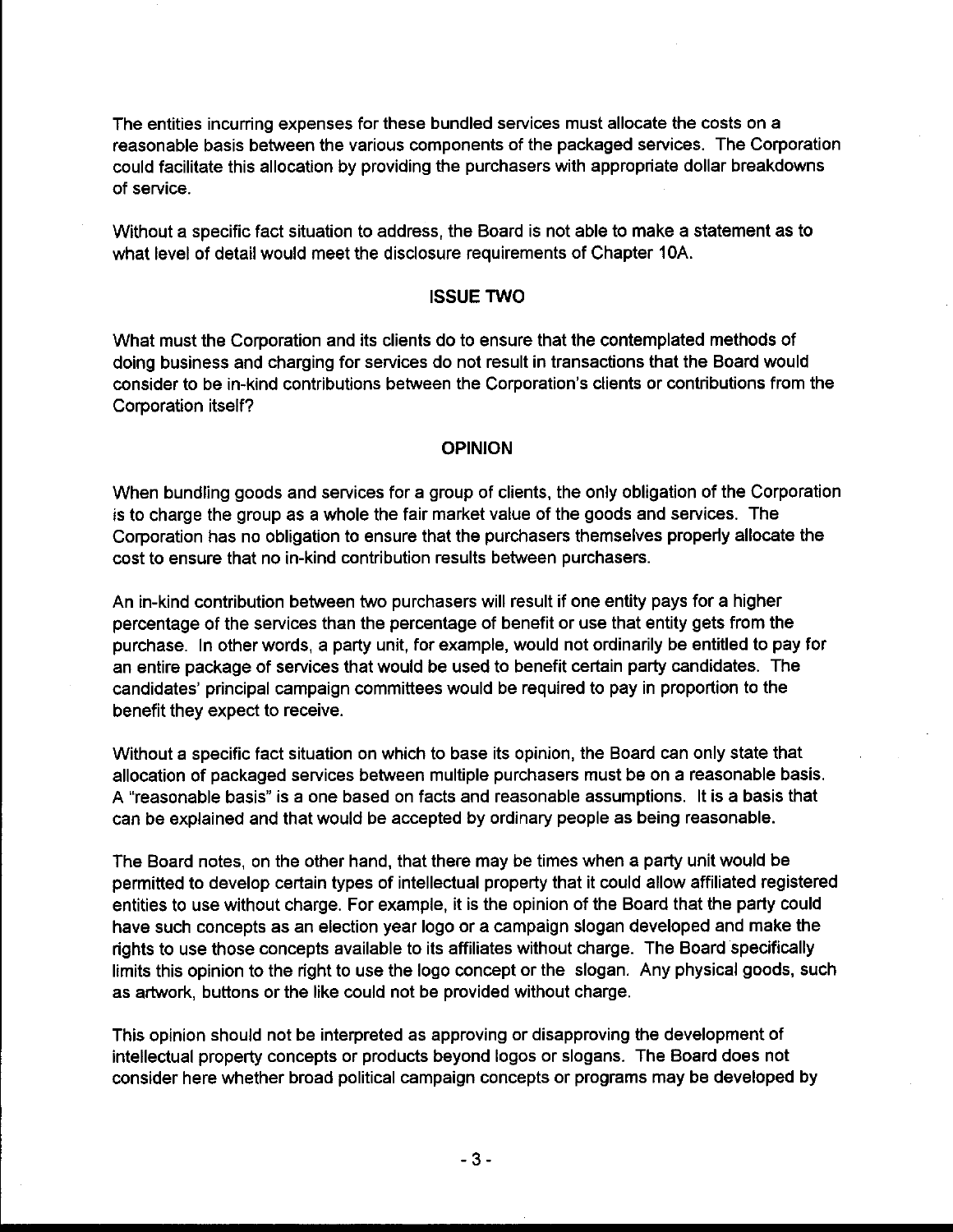parties for use by their affiliates without charge. Without a detailed fact situation to consider, the Board is unable to issue an opinion on specific possible scenarios.

The Corporation may create data, concepts, or other intellectual property for one entity and retain the right to resell those items to other entities. In order to avoid a corporate contribution to the original client in the form of a reduced price, the Corporation must have a commercially reasonable basis for any reduction in the fee from that which the Corporation would charge for the work if it did not retain the right to resell the items. The Board would expect the reduction to be based on an analysis of the potential number of times the asset may be re-sold and the likely resale price. Other factors are also likely to be relevant. The underlying test will be whether the cost reduction was commercially reasonable based on all relevant information.

When reselling intellectual property to second and subsequent entities, the Corporation must ensure that it receives fair market value for the assets. Fair market value is the reasonable value of the assets sold. Factors that may be relevant would include the cost to develop the asset for a single purchaser, the number of re-sales expected, and any dilution in the value of the assets that may result from multiple sales. Ultimately, fair market value is the value at which a commercial sale would be consummated between a reasonable buyer and a reasonable seller without other influences such as the mutual desire to support specific political objectives.

The lack of specific facts prevents the Board from providing clear direction in this matter. The Board advises you or your clients to seek additional advice from the Board if you or they encounter actual situations in which the general guidance provided in this opinion is insufficient.

If a question of costs, allocations, or contributions arises concerning a transaction between the Corporation and its clients or between clients, the ultimate determination made by the Board will be whether there was, intentionally or unintentionally, a subsidy which resulted in a contribution from the Corporation to a client or from one client to another. It would then be up to the participants to be able to explain how costs and allocations were determined and why those costs and allocations did not result in one entity subsidizing another by paying for goods or services that benefited another in greater measure than the financial participation of the other entity.

Issued: 4/11/2000

Campaign Finance and Public Disclosure Board